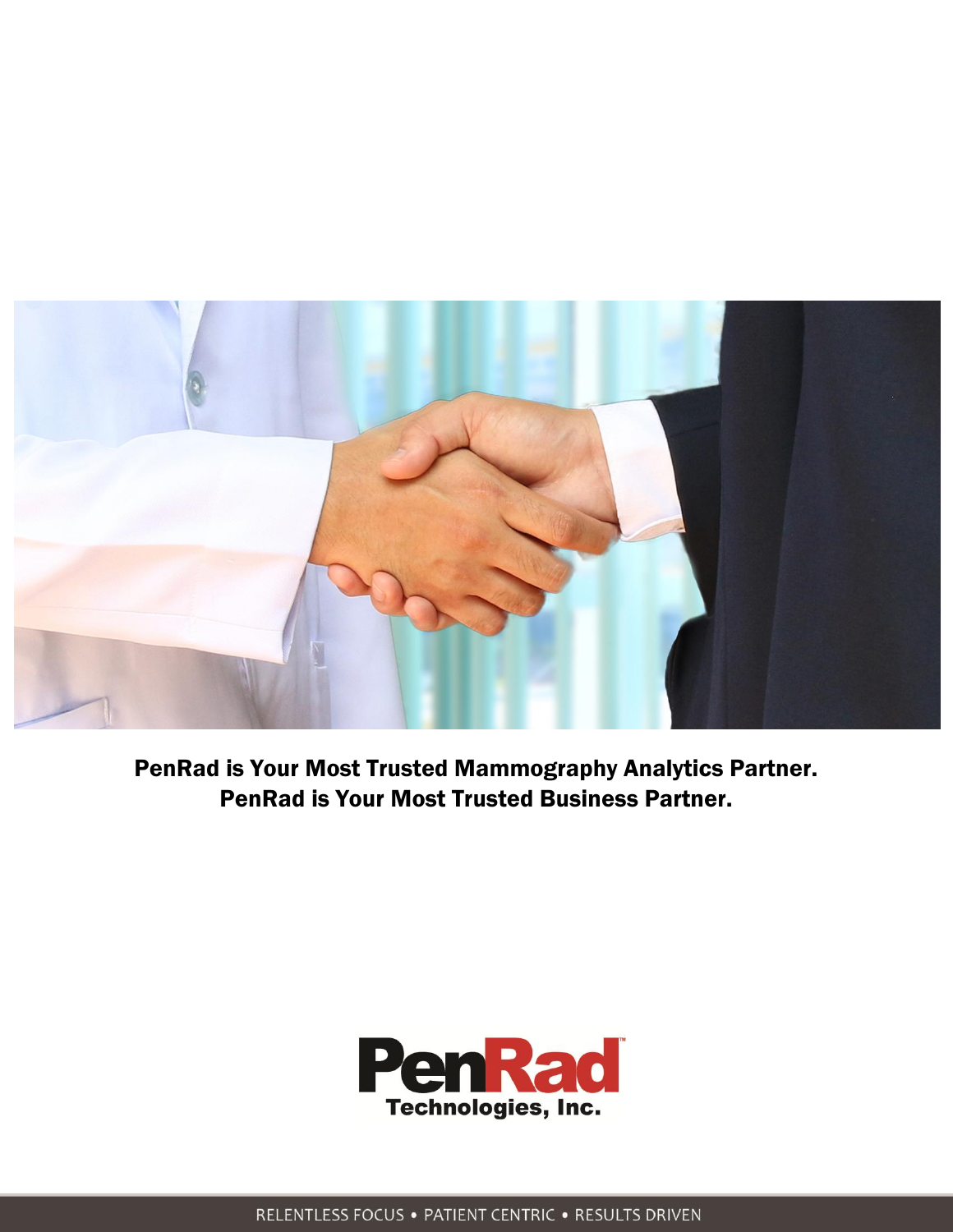

## PenRad is Your Most Trusted Mammography Analytics Partner. PenRad is Your Most Trusted Business Partner.

## *Daniel D. Bickford. www.linkedin.com/in/daniel-bickford*

While it is well established PenRad provides the most trusted products available to manage the quality, workflow, analytics, and patient engagement in women's imaging, did you know PenRad is also looking out for the health of its client's business? Managing the health of a patient is the primary goal of any physicians group or diagnostic imaging center but if the health of the business is compromised in any way, the ability to provide world-class care could be at risk.

A review of the PenRad product line focusing only on the products ability to increase the financial health of a women's imaging center reveals some significant findings:

- Genetic testing and the PenRad high-risk module may add up to \$20.00/patient to your bottom line.
- The automation platform can add as much as \$8.00/patient to your bottom line.
- Azure Cloud deployment eliminates IT maintenance costs increases security and decreases network latency.
- Significantly reduce liability costs associated with reporting of incidental findings.

A look at these high-level estimates reveals a conservative incremental \$30.00 in revenue from every patient screened at a women's imaging center. For the full-service women's imaging center performing 10,000 screening exams per year this could mean as much as \$300,000.00 of incremental revenue per year. This kind of an addition to the financial health of a PenRad Powered Imaging Center provides much flexibility to enhance outreach programs, purchase additional equipment or facilitate new programs. Upon even further inspection, most of this revenue, which is generated by the addition of a genetic testing program can be achieved without any further investment in PenRad.

Beyond contributions to the business health of a women's imaging center PenRad workflow significantly increases the efficiency of physicians, technologists, and administrative staff. PenRad reporting streamlines communication with referring physicians, generation of audit reports for MQSA inspectors and enhances overall patient satisfaction.

My recommendation is call PenRad today at 763-475-3388 to set up a detailed review of your service and develop a personalized business forecast.